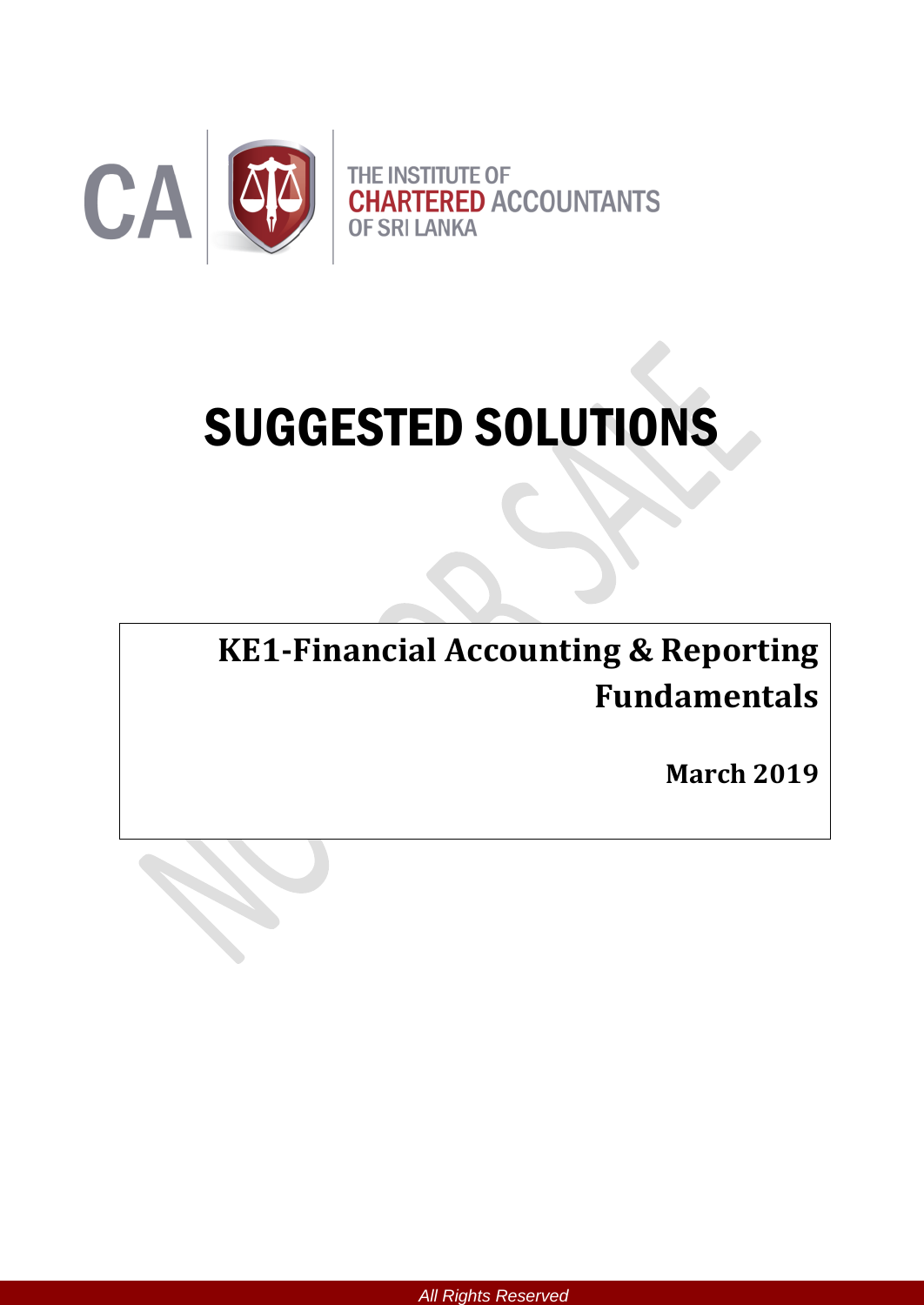# $n$ ரிவு  $01$

# விடை 01

| கற்கை வெளிப்பாடு: $1.1.2$ |  |
|---------------------------|--|
| சரியான விடை: C            |  |

1.2

| கற்கை வெளிப்பாடு:1.2.4 |  |
|------------------------|--|
| சரியான விடை: D         |  |
|                        |  |
| -12                    |  |

| கற்கை வெளிப்பாடு: $2.1.1$ |  |
|---------------------------|--|
| சரியான விடை: B            |  |

1.4

கற்கை வெளிப்பாடு:  $4.1.2$ 

சரியான விடை: A

# 1.5

கற்கை வெளிப்பாடு:  $2.1.3$ 

சரியான விடை: **D** 

1.6

கற்கை வெளிப்பாடு:  $2.7.1$ 

சரியான விடை: A

# 1.7

கற்கை வெளிப்பாடு:  $4.2.6$ சரியான விடை: **D** 

1.8

கற்கை வெளிப்பா $6: 4.4.2$ 

சரியான விடை: C

1.9

| கற்கை வெளிப்பாடு: $4.9.6$ |
|---------------------------|
| சரியான விடை: D            |

1.10

| கறகை  | $\sim$<br>4.13.4<br>வெளிப்பாடு: |
|-------|---------------------------------|
| சாயான | : в<br>വെ : :                   |

 $($ மொத்தம்: 20 புள்ளிகள்)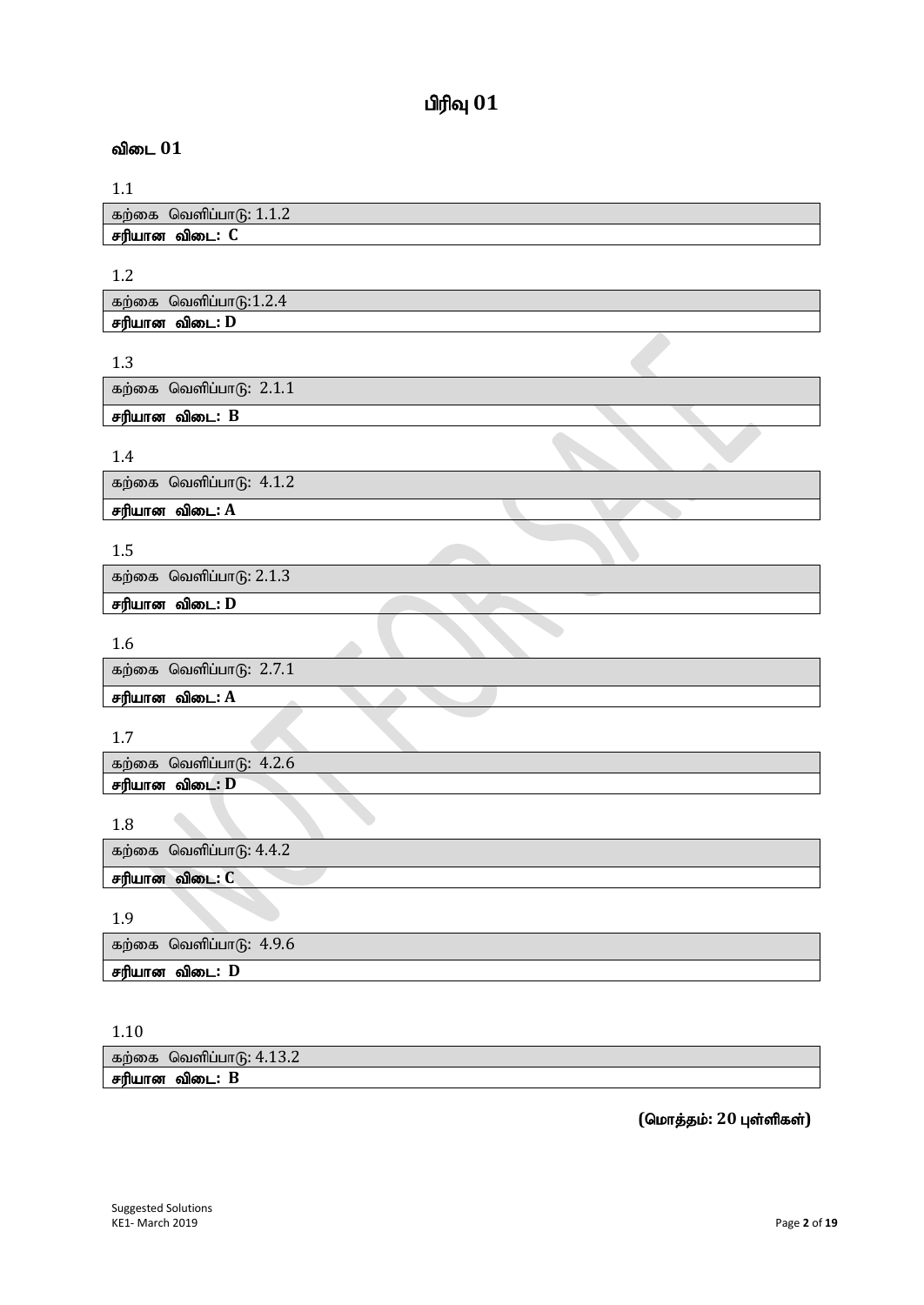## விடை 02

2.1

கற்கை வெளிப்பா $f$ ; 1.1.1

- $\bullet$   $\;$  CEO மற்றும் ஏனைய முகாமை அணியினரின் ஊதியக் கொள்கையை தீா்மானித்தல்.
- பணிப்பாளர் சபை மற்றும் CEO ஆகியோரின் இலக்குகளை தீர்மானித்தல்.
- $CEO$  வின் அடைவுகளை மதிப்பாய்வு செய்தல்.

#### 2.2

கற்கை வெளிப்பா $f<sub>0</sub>: 1.1.3$ 

#### புறச் சூழற் காரணிகள்

- nghUspaw; #oy;- gztPf;fk;> tl;btPjk;> ehzag; ngWkjp tPo;r;rp Mfpad.
- $\bullet$  அரசியல் / சட்டச் சூழல்- ஆளுகைக் கட்சியில் மாற்றம், புதிய சட்டவாக்கங்கள், இருப்பிலுள்ள சட்டங்களில் மாற்றம்.
- தொழில்நுட்பம்- புதிய கண்டுபிடிப்புக்கள், இருப்பிலுள்ள தொழில்நுட்ப வழக்கிழப்பு, புதிய எந்திாங்கள்.
- சமூகம்- குடிசன வயது மாற்றங்கள், வாழ்க்கைப் பாங்கில் மாற்றங்கள்.

#### 2.3

#### கற்கை வெளிப்பா $f$ : 1.1.6

ஒருமைப்பாடு – தமது தொழில்சாா் மற்றும் வியாபார தொடா்புகளில் நோ்மையாகவும், நேரடியாகவும் இருத்தல் இது ஏனையோருடன் நியாயமாக நடந்து, உண்மையாக இருப்பதையும் குறிக்கும்.

**குறிக்கோள் -** தொழில்சாா் மற்றும் வியாபார சுயதீா்ப்புக்கள் எல்லாம் சுயாதீன மற்றும்<br>தகவல்களின் அறிவரீதியான நோ்மையான மதிப்பாய்வு அடிப்படையில் மேற்கொள்ளப்பட மேற்கொள்ளப்பட வேண்டும்.

# **தொழில்சாா் தகுதியும் உரிய கவனமும் -**<br>வாடிக்கையாளா் அல்லது தொழில்தர

தொழில்தருனருக்கு தகுதியான சேவைகளை உறுதிப்படுத்தும் பொருட்டு தேவையான மட்டத்தில் தொழில்சார் அறிவு மற்றும் திறமை பேணுதல். தொழில்சார் சேவைகளை உரிய தொழில்நுட்ப மற்றும் தொழில்சார் நியமங்களுக்கு அமைய வழங்குதல்.

அந்தரங்கம் – தமது அல்லது மூன்றாம் தரப்பினரின் தனிப்பட்ட அனுகூலங்களுக்காக அந்தரங்கத் தகவல்களை வெளியிடாது அல்லது பயன்படுத்தாது இருத்தல்.

**தொழில்சாா் நடத்தை –** உரிய சட்டங்கள் மற்றும் ஒழுங்குவிதிகளுடன் ஒத்திசைதலும், தமது திறன் தொழிலுக்கு பாதிப்பினை ஏற்படுத்தும் செயல்களை தவிா்த்தலும்.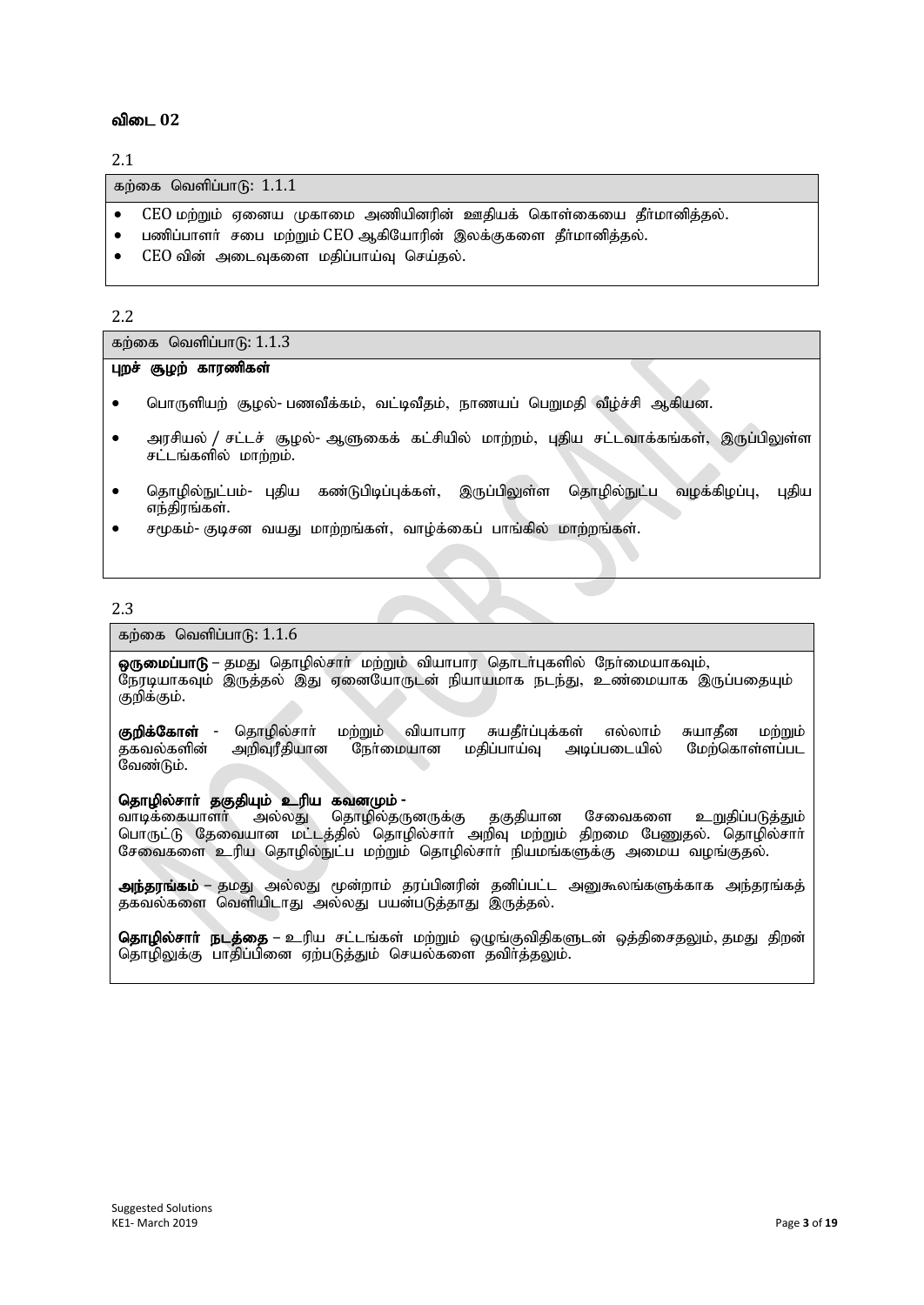2.4

கற்கை வெளிப்பா $f$ : 1.2.6

தொடா்புடைய நிதித்தகவல் பயன்படுத்துவோா் மேற்கொள்ளும் தீா்மானங்களில் வித்தியாசத்தை ஏற்படுத்தக்கூடியதாக இருக்கவேண்டும். நிதித் தகவல்கள் எதிா்பாா்ப்புப் பெறுமதி அல்லது உறுதிப்படுத்தற் பெறுமதியை கொண்டிருப்பின், அவைஅவித்தியாசம் ஏற்படுத்தக்கூடியதாக இருக்க வேண்டும்.

நிதித் தகவல்கள் எதிா்பாா்ப்புப் பெறுமதியை கொண்டிருப்பது பயன்படுத்துனா் மேற்கொள்ளும் | செயன் முறைகளில் உள்ளீடாக பயன்படுத்தக்கூடியதாக இருக்கும்போது ஆகும்.

நிதித் தகவல்கள் உறுதிப்படுத்தற் பெறுமதியினை கொண்டிருத்தல் அது முந்திய மதிப்பாய்வுகள் பற்றி பின்னூட்டல்களை வழங்கும்போது ஆகும்.

#### 2.5

கற்கை வெளிப்பாடு:  $1.2.9$ 

அட்டுறு அடிப்படையின் கீழ் ஊடுசெயல்கள் அல்லது பிற நிகழ்வுகளின் தாக்கங்கள் அவை  $\mathsf{g}$ திகழும் போதே ஏற்பிசைவுசெய்யப்படும்.

 $\overline{\phantom{a}}$ 

காசு அடிப்படையின் கீழ் ஊடுசெயல்கள் அல்லது பிற நிகழ்வுகளின் தாக்கங்கள் காசு அல்லது காசுச் சமானம் பெறப்படும்போது அல்லது செலுத்தப்படும்போதே ஏற்பிசைவு செய்யப்படும்.

அட்டுறு அடிப்படையில் ஊடுசெயல்கள் வருமானமாகவும் செலவுகளாகவும் பதியப்படுவது, தொடா்பு பட்ட கணக்கீட்டுக் காலத்தில் அவை ஏற்படும் போது ஆகும். காசு அடிப்படையில், ஊடுசெயல்கள் ஏற்பிசைவு செய்யப்படுவது காசு பெறப்படும் அல்லது செலுத்தப்படும் போது ஆகும். எனவே காசு அடிப்படையில் பொருத்தம் காணப்படுவதில்லை.

2.6

|       | கற்கை வெளிப்பாடு: 2.3.2                                               |                 |
|-------|-----------------------------------------------------------------------|-----------------|
| (i)   | விற்பனைத் திரும்பல்/உட்திரும்பல்                                      | வரவு ரூபா 5,000 |
|       | வியாபார வருமதிகள்/ வாடிக்கையாளர் X செலவு ரூபா 5,000                   |                 |
| (ii)  | அறவிடமுடியாக் கடன்/ஐயக்கடன் ஏற்பாடு                                   | வரவு ரூபா 3,500 |
|       | வியாபார வருமதிகள்<br>செலவு ரூபா 3,500                                 |                 |
| (iii) | காகிதாதிகள் செலவு வரவு ரூபா $10,000$<br>செலவு ரூபா $10,000$<br>காசேடு |                 |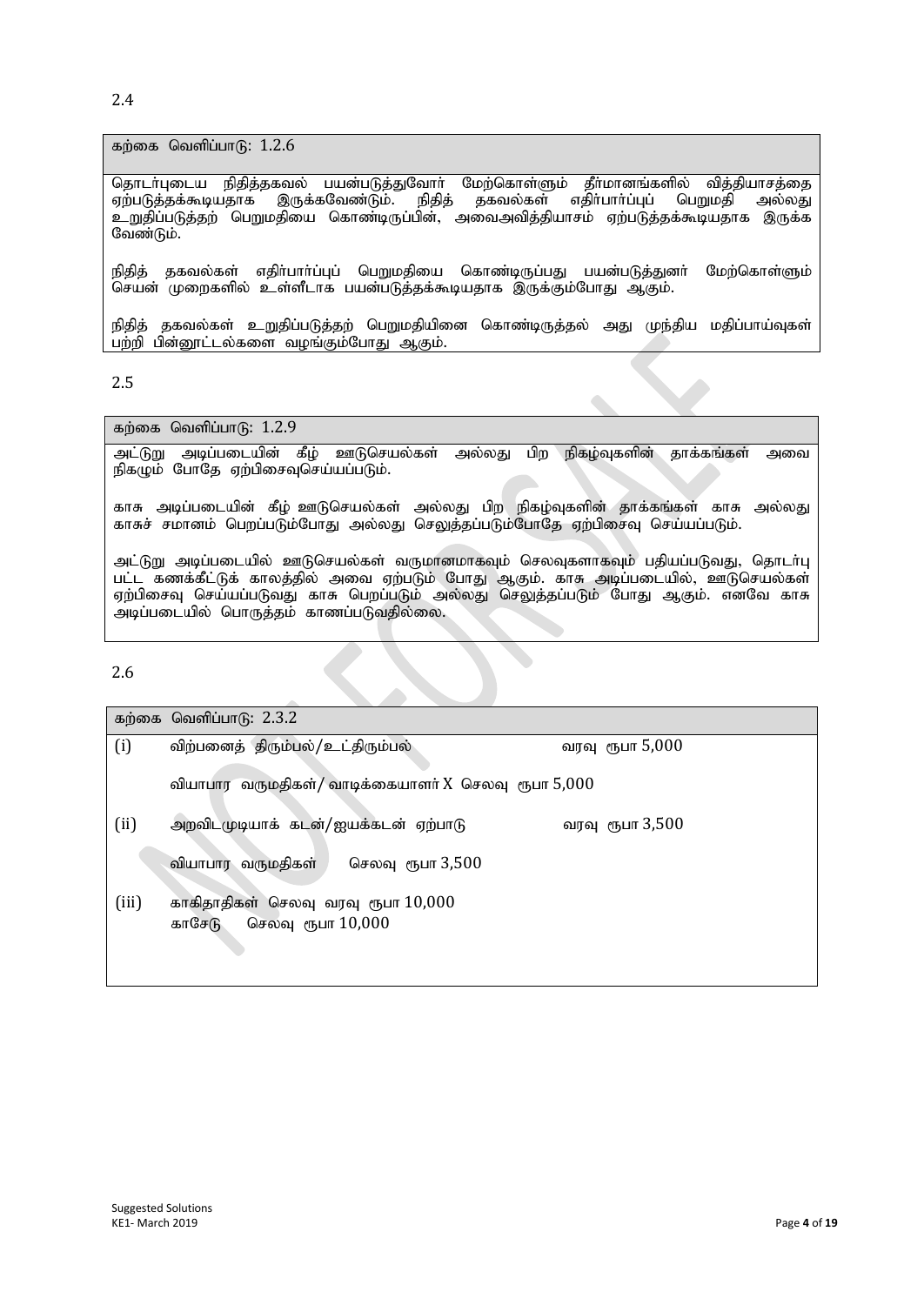# 2.7

|         | கற்கை வெளிப்பாடு: 2.6.2 |                 |           |         |                                                |           |                                        |
|---------|-------------------------|-----------------|-----------|---------|------------------------------------------------|-----------|----------------------------------------|
| வியாபார | வருமதிகள்               | கட்டுப்பாட்டுக் | கணக்கு    | மற்றும் | வியாபார                                        | வருமதிகள் | பேரேட்டுக்                             |
|         | கணக்குகளில் தாக்கம்:    |                 |           |         |                                                |           |                                        |
|         |                         |                 |           |         | வியாபார வருமதிகள்<br>கட்டுப்பாட்டுக்<br>கணக்கு |           | வியாபார வருமதிகள்<br>பேரேட்டுக் கணக்கு |
| (i)     | தீர்ப்பனவகள்            |                 |           |         | செலவு ரூபா 15,000                              |           | செலவு ரூபா 15,000                      |
| (ii)    | விற்பனை<br>கூட்டியமை    | நாளேடு          | குறைவாகக் |         | வரவு ரூபா 34,000                               |           | தாக்கமில்லை                            |

## 2.8

| கற்கை வெளிப்பாடு: $4.1.3$ |                                    |                |              |              |                      |
|---------------------------|------------------------------------|----------------|--------------|--------------|----------------------|
| சொத்தொன்றை                | நடைமுறைச்                          | சொத்தாக        | வகைப்படுத்த  | நிறைவு       | செய்யப்பட<br>வேண்டிய |
| நிபந்தனைகள்:              |                                    |                |              |              |                      |
| உரிமத்தின்                | வமமையான                            | தொழிற்பாட்டுச் | சுற்றின்பொது | நுகருவதற்காக | வைத்திருக்கப்படல்    |
|                           | அல்லது தேறுமென எதிர்பார்க்கப்படல். |                |              |              |                      |

- $\bullet$  அடிப்படையில் வியாபாரத்திற்காக வைத்திருக்கப்படுபவை.
- $\bullet$  அறிக்கையிடற் திகதியிலிருந்து  $12$  மாதத்தினுள் தேறும் என எதிா்பாா்க்கப்படுபவை
- $\bullet$  பாவனை வரையறுக்கப்படாத காசும் காசுச் சமானங்களும்.

#### 2.9

கற்கை வெளிப்பாடு:  $4.13.1$ 

|       | SME களுக்கான SLFRS இன் எளிமையாக்கங்கள் |                                                                                                                                                                                           |
|-------|----------------------------------------|-------------------------------------------------------------------------------------------------------------------------------------------------------------------------------------------|
| (i)   | நிதிச் சாதனங்கள்                       | குறிப்பிட்ட தேர்வுநிபந்தனைகளை நிறைவு செய்யும் நிதிச்<br>சாதனங்கள் கிரயம் அல்லது காலத்தேய்மானக் கிரயத்தில்<br>அளவிடப்படுவதுடன், ஏனையவை இலாப நட்டத்தினூடான<br>சீர்மதிப்பினதாக அளவிடப்படும். |
| (i)   | ஆராய்ச்சி, அபிவிருத்திச்<br>செலவு      | செலவாகக் கொள்ளப்படும்                                                                                                                                                                     |
| (iii) | கடன்படுகைக் கிரயம்                     | செலவாகக் கொள்ளப்படும்                                                                                                                                                                     |

## 2.10

|       | கற்கை வெளிப்பாடு: $4.10.3$        |
|-------|-----------------------------------|
| (i)   | குறுங்கால ஊழியா் பயன்கள்          |
| (ii)  | சேவைக்குப் பிந்திய ஊழியா் பயன்கள் |
| (iii) | குறுங்கால ஊழியா் பயன்கள்          |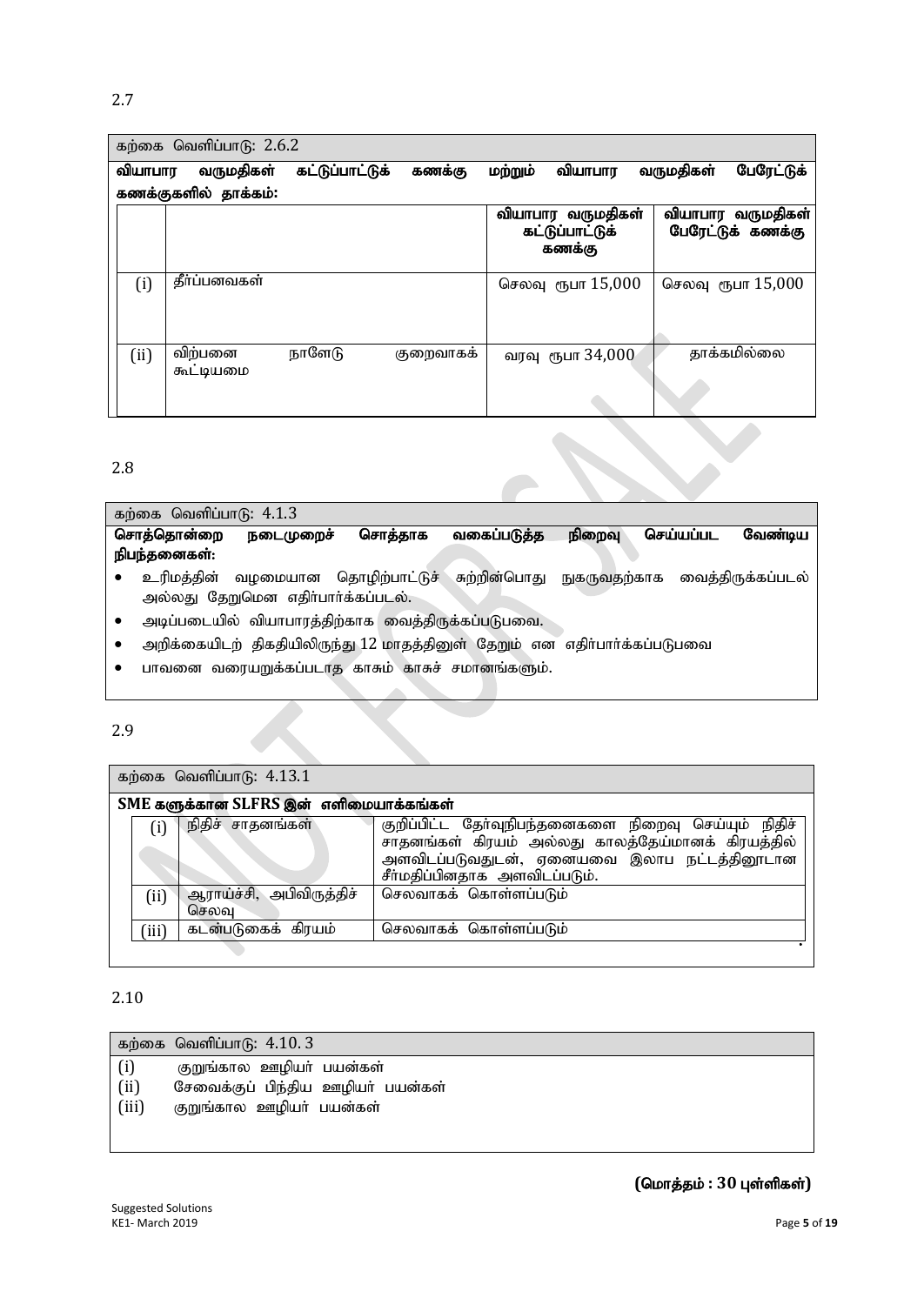# $\mathbf{a}$ ிடை  $03$

|  |  | கற்கை வெளிப்பாடு: 2.6.2 |  |
|--|--|-------------------------|--|
|--|--|-------------------------|--|

| (a)         | $2018$ டிசம்பா $31$ இல் வருமதிகள் கட்டுப்பாட்டுக் கணக்கின் ஆரம்பப் பெறுமதி                                                                                                        |                               | ரூபா                                      |
|-------------|-----------------------------------------------------------------------------------------------------------------------------------------------------------------------------------|-------------------------------|-------------------------------------------|
|             | வருமதிகள் பேரேட்டு மீதி<br>கூட்டு;                                                                                                                                                |                               | 2,725,560                                 |
|             | கணக்கிற் கொள்ளப்படாத வாடிக்கையாளர் திரும்பல்<br>விற்பனையாகக் கொள்ளப்பட்ட இலவச மாதிரிகள்<br>வைப்புச் செய்யப்பட்டு திரும்பிய காசோலை                                                 |                               | 536,440<br>150,000<br>57,000<br>3,469,000 |
|             | கழி:<br>வாடிககையாளருக்கு வழங்கிய கழிவுகள்<br>வருமதிகள் பேரேட்டில் மிகையாகக் கூட்டியது                                                                                             |                               | (25, 665)<br>(5,500)<br>3,437,835         |
|             | அல்லது                                                                                                                                                                            |                               |                                           |
|             | வருமதிகள் பேரேட்டுத் திருத்திய மீதி<br>மொத்த மீதி                                                                                                                                 |                               | ரூபா<br>3,526,395                         |
|             | கூட்டு: விற்பனைத் திரும்பல்<br>இலவச மாதிரிகள்                                                                                                                                     | 536,440<br>150,000            | 686,440                                   |
|             | கழி: கடன் விற்பனை                                                                                                                                                                 |                               | 4,212,835<br>(775,000)<br>3,437,835       |
| $(\varphi)$ | வழுக்களை திருத்துவதற்கான நாட்குறிப்பேட்டுப் பதிவுகள்<br>விற்பனைத் திரும்பல் க.கு<br>வருமதிகள் கட்டுப்பாட்டுக் க.கு<br>(வாடிக்கையாளரால் திருப்பி அனுப்பியமை கணக்கிற் கொள்ளப்படல் ) | сълг 536,440<br>வரவு<br>செலவு | ரூபா 536,440                              |
|             | வருமதிகள் கட்டுப்பாட்டுக் க.கு<br>விற்பனைக் க.கு<br>(தவறவிடப்பட்ட கடன் விற்பனை இப்போது பதிவுசெய்யப்பட்டது)                                                                        | ரூபா 775,000<br>வரவு<br>செலவு | ரூபா 775,000                              |
|             | விற்பனைக் க.கு<br>வருமதிகள் கட்டுப்பாட்டுக் க.கு<br>(இலவச மாதிரியை கடன் விற்பனையாக பதிவுசெய்தமையை திருத்தியமை )                                                                   | ரூபா 150,000<br>வரவு<br>செலவு | ரூபா 150,000                              |
| (c)         | திருத்தப்பட்ட வருமதிகள் பேரேட்டு மொத்த மீதி<br>வருமதிகள் பேரேட்டு மீதி                                                                                                            |                               | ரூபா<br>2,725,560                         |
|             | கூட்டு;<br>கடன் விற்பனைகள்<br>வைப்பிலிடப்பட்டு திருப்பியனுப்பிய காசோலை                                                                                                            |                               | 775,000<br>57,000<br>3,557,560            |
|             | கழி:<br>வாடிக்கையாளருக்கு வழங்கிய கழிவு<br>வருமதிப் பேரேடு மிகையாகக் கூட்டியமை                                                                                                    |                               | (25, 665)<br>(5.500)<br>3,526,395         |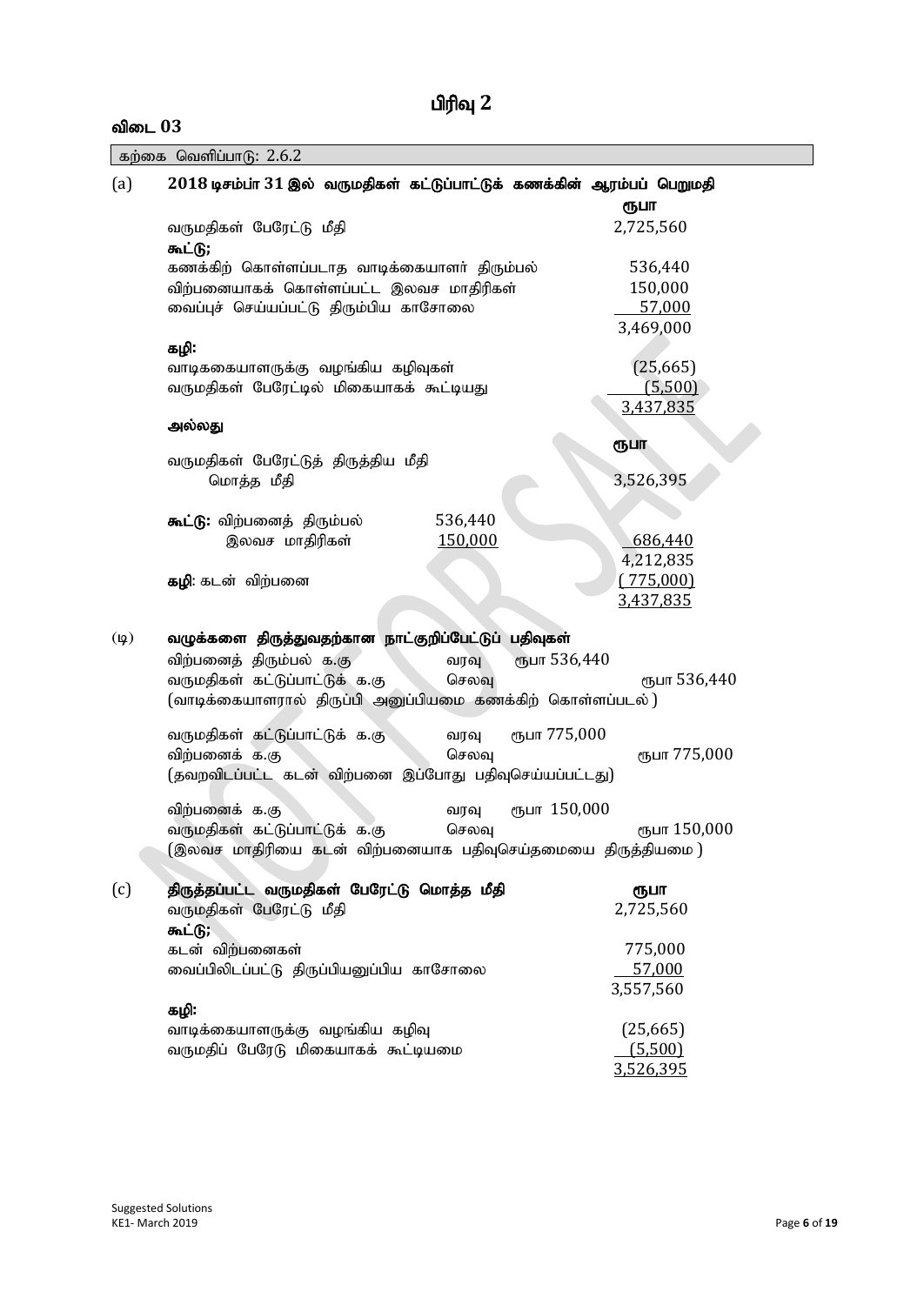## அல்லது

|                     | வருமதிகள் கட்டுப்பாட்டுக் கணக்கின் ஆரம்ப மீதி |  | ரூபா<br>3,437,835 |
|---------------------|-----------------------------------------------|--|-------------------|
| கூட்டு;             |                                               |  |                   |
| கடன் விற்பனைகள்     |                                               |  | 775,000           |
| கழி:                |                                               |  | 4,212,835         |
| விற்பனைத் திரும்பல் |                                               |  | (536, 440)        |
| இலவச மாதிரிகள்      |                                               |  | (150,000)         |
| திருத்திய மீதி      |                                               |  | 3,526,395         |

# $($ மொத்தம்: 10 புள்ளிகள்)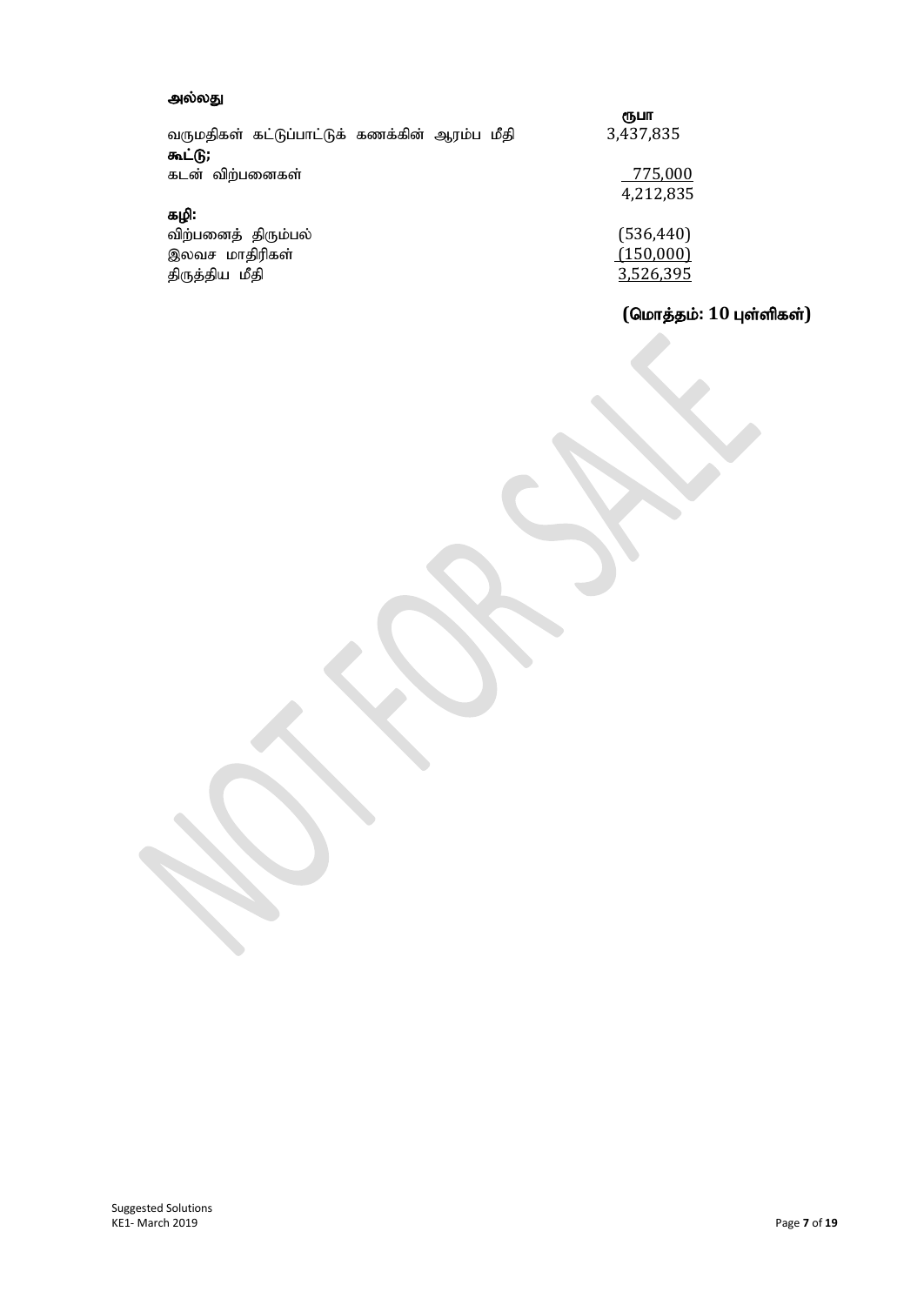# விடை 04

கற்கை வெளிப்பாடு:  $3.4.2$ 

(a)

| மகரகம விளையாட்டுக் கழகம்                                               |           |  |  |  |
|------------------------------------------------------------------------|-----------|--|--|--|
| $2018$ டிசம்பர் $31$ இல் முடிவடைந்த ஆண்டிற்கான வருமான, செலவினக் கூற்று |           |  |  |  |
| <u>வருமானம்</u>                                                        | ரூபா      |  |  |  |
| சந்தாப் பணம் <b>(W1)</b>                                               | 2,000,000 |  |  |  |
| அனுமதிக் கட்டணங்கள்                                                    | 40,000    |  |  |  |
| வருட விளையாட்டுப் போட்டிப் பெறுவனவு                                    | 76,000    |  |  |  |
| போசனசாலை மொத்த இலாபம் (W2)                                             | 580,000   |  |  |  |
| அன்பளிப்புக்கள்                                                        | 125,000   |  |  |  |
| வாடகை வருமானம்                                                         | 11,700    |  |  |  |
|                                                                        | 2,832,700 |  |  |  |
| <u>செலவுகள்</u>                                                        |           |  |  |  |
| சம்பளம்                                                                | 643,000   |  |  |  |
| சோலைவரி                                                                | 21,000    |  |  |  |
| தேய்மானம் <b>(W3)</b>                                                  | 199,500   |  |  |  |
| காகிதாதிகள்                                                            | 3,400     |  |  |  |
| வருட விளையயாட்டுப்போட்டிச் செலவுகள்                                    | 72,300    |  |  |  |
| சில்லறைச் செலவுகள்                                                     | 4,600     |  |  |  |
|                                                                        | 943,800   |  |  |  |
| செலவினத்திற்கு மிகையான வருமானம்                                        | 1,888,900 |  |  |  |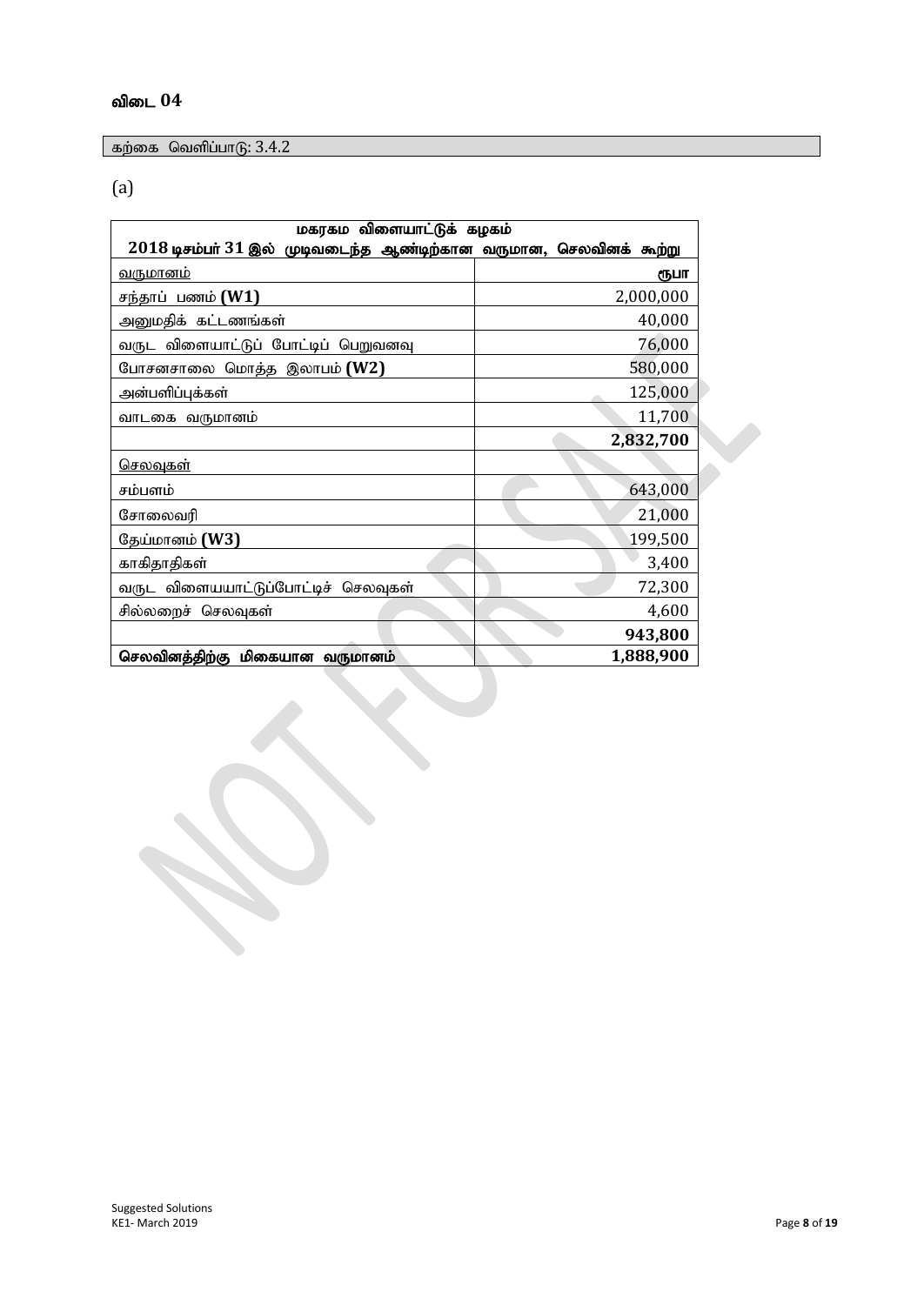| மகரகம விளையாட்டுக் கழகம                    |           |  |  |  |
|--------------------------------------------|-----------|--|--|--|
| $2018$ டிசம்பர் $31$ இல் நிதிநிலைக் கூற்று |           |  |  |  |
| நடைமுறையல்லாச் சொத்துக்கள்                 | ரூபா      |  |  |  |
| காணி                                       | 500,000   |  |  |  |
| சுட்டிடம்                                  | 185,200   |  |  |  |
| மோட்டார் வாகனங்கள்                         | 405,900   |  |  |  |
|                                            | 1,091,100 |  |  |  |
| நடைமுறைச் சொத்துக்கள்                      |           |  |  |  |
| வருமதியாகவுள்ள சந்தா $(W1)$                | 80,000    |  |  |  |
| போசனசாலைத் தொக்குகள்                       | 342,000   |  |  |  |
| போசனசாலை வருமதிகள்                         | 5,000     |  |  |  |
| காசு                                       | 1,702,500 |  |  |  |
|                                            | 2,129,500 |  |  |  |
| மொத்தச் சொத்துக்கள்                        | 3,220,600 |  |  |  |
|                                            |           |  |  |  |
| உரிமையாண்மை                                |           |  |  |  |
| 2018 ஜனவரி 01 இல் திரண்ட நிதியம்           | 1,324,600 |  |  |  |
| கூட்டு: செலவை மிஞ்சிய வருமானம்             | 1,888,900 |  |  |  |
|                                            | 3,213,500 |  |  |  |
| நடைமுறைப் பரிப்புக்கள்                     |           |  |  |  |
| போசனசாலைச் சென்மதிகள்                      | 3,200     |  |  |  |
| முன்னதாகப் பெறப்பட்ட வாடகை                 | 3,900     |  |  |  |
|                                            | 7,100     |  |  |  |
| மொத்த உரிமையாண்மையும் பரிப்புக்களும்       | 3,220,600 |  |  |  |
|                                            |           |  |  |  |
| $W1 - \sigma$ ந்தா                         |           |  |  |  |
|                                            |           |  |  |  |

# $W1 - Fp\bar{p}$ தா

|                           |           | சந்தாக் கணக்கு                |           |
|---------------------------|-----------|-------------------------------|-----------|
|                           | ரூபா      |                               | ரூபா      |
| மீதி<br>மு.கொ.வ           | 40,000    | மீதி<br>மு.கொ.வ               | 20,000    |
| செலவினக் கணக்கு<br>வருமான | 2,000,000 | பெறுவனவுகள்                   | 1,940,000 |
|                           |           | கீ.கொ.செ $(4*20,000)$<br>மீதி | 80,000    |
|                           | 2,040,000 |                               | 2,040,000 |
|                           |           |                               |           |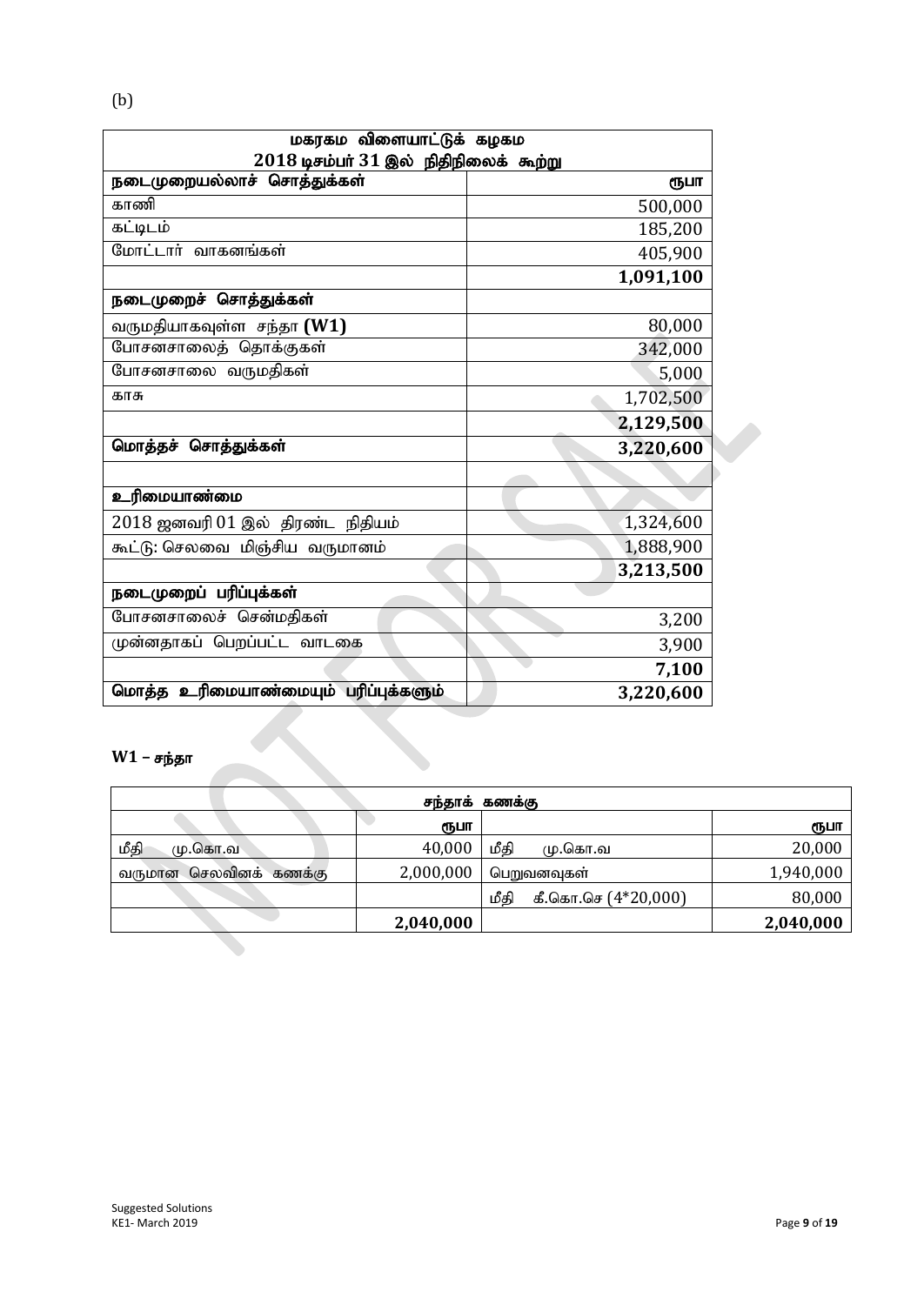## **W2 - போசனசாலை இலாபம்**

| போசனசாலை இலாபம்                | ரூபா      |
|--------------------------------|-----------|
| விற்பனை – பெற்றது              | 671,200   |
| விற்பனை – வருமதிகள்            | 5,000     |
|                                | 676,200   |
| கொள்வனவுகள் – செலுத்தியவை      | 435,000   |
| கொள்வனவுகள் – சென்மதிகள்       | 3,200     |
| 2018 டிசம்பர் 31 இல் தொக்குகள் | (342,000) |
| விற்பனைக் கிரயம்               | 96,200    |
| போசனசாலை மொத்த இலாபம்          | 580,000   |

# **W3 – தேய்மானம்**

| தேய்மானம்          | ரூபா    |
|--------------------|---------|
| கட்டிடம்           | 39,500  |
| மோட்டார் வாகனங்கள் | 160,000 |
|                    | 199,500 |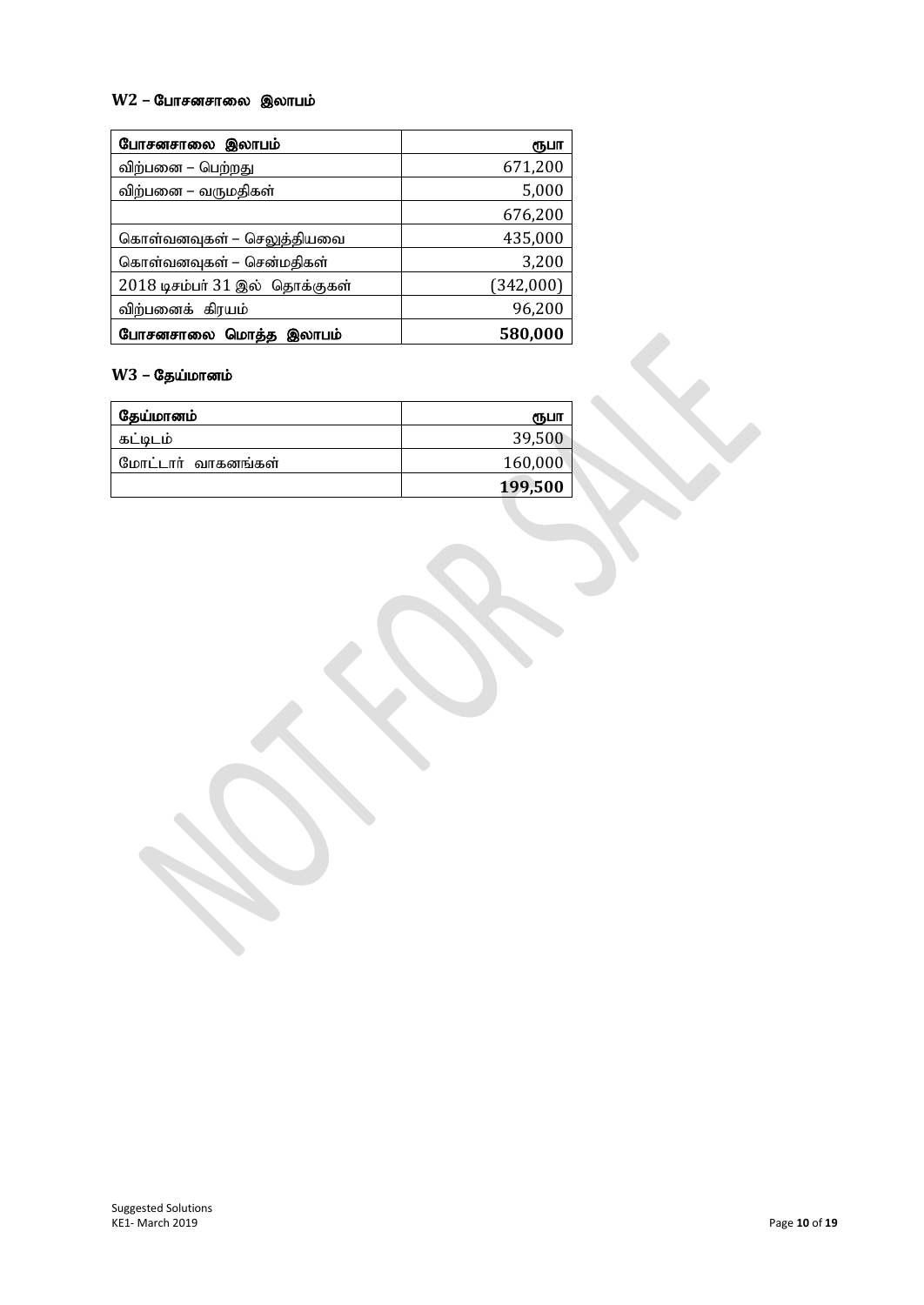# $\delta$ விடை  $05$

கற்கை வெளிப்பாடு:  $3.5.2$ 

(a)

| $2018$ டிசம்பர் $31$ இல் முடிவடைந்த ஆண்டிற்கான<br>இலாப நட்டக் கூற்று |           |  |
|----------------------------------------------------------------------|-----------|--|
|                                                                      | ரூபா      |  |
| வருமானம் (W1)                                                        | 2,563,700 |  |
| ஆரம்பத் தொக்கு                                                       | 450,300   |  |
| கொள்வனவுகள் (W2)                                                     | 1,179,600 |  |
| கழி: இறுதித் தொக்கு                                                  | 500,800   |  |
| விற்பனைக் கிரயம்                                                     | 1,129,100 |  |
| மொத்த இலாபம்                                                         | 1,434,600 |  |
|                                                                      |           |  |
| மோட்டார் சைக்கிள் விற்பனை இலாபம் (W3)                                | 95,000    |  |
|                                                                      |           |  |
| மின்கட்டணம்                                                          | 13,200    |  |
| நீர்க் கட்டணம்                                                       | 5,200     |  |
| தொலைபேசி                                                             | 7,000     |  |
| துப்பரவாக்கச் செலவுகள்                                               | 7,300     |  |
| திருடப்பட்ட காசு                                                     | 8,000     |  |
| காப்புறுதி                                                           | 25,000    |  |
| தேய்மானம்                                                            | 30,000    |  |
|                                                                      | 95,700    |  |
| ஆண்டிற்கான இலாபம்                                                    | 1,433,900 |  |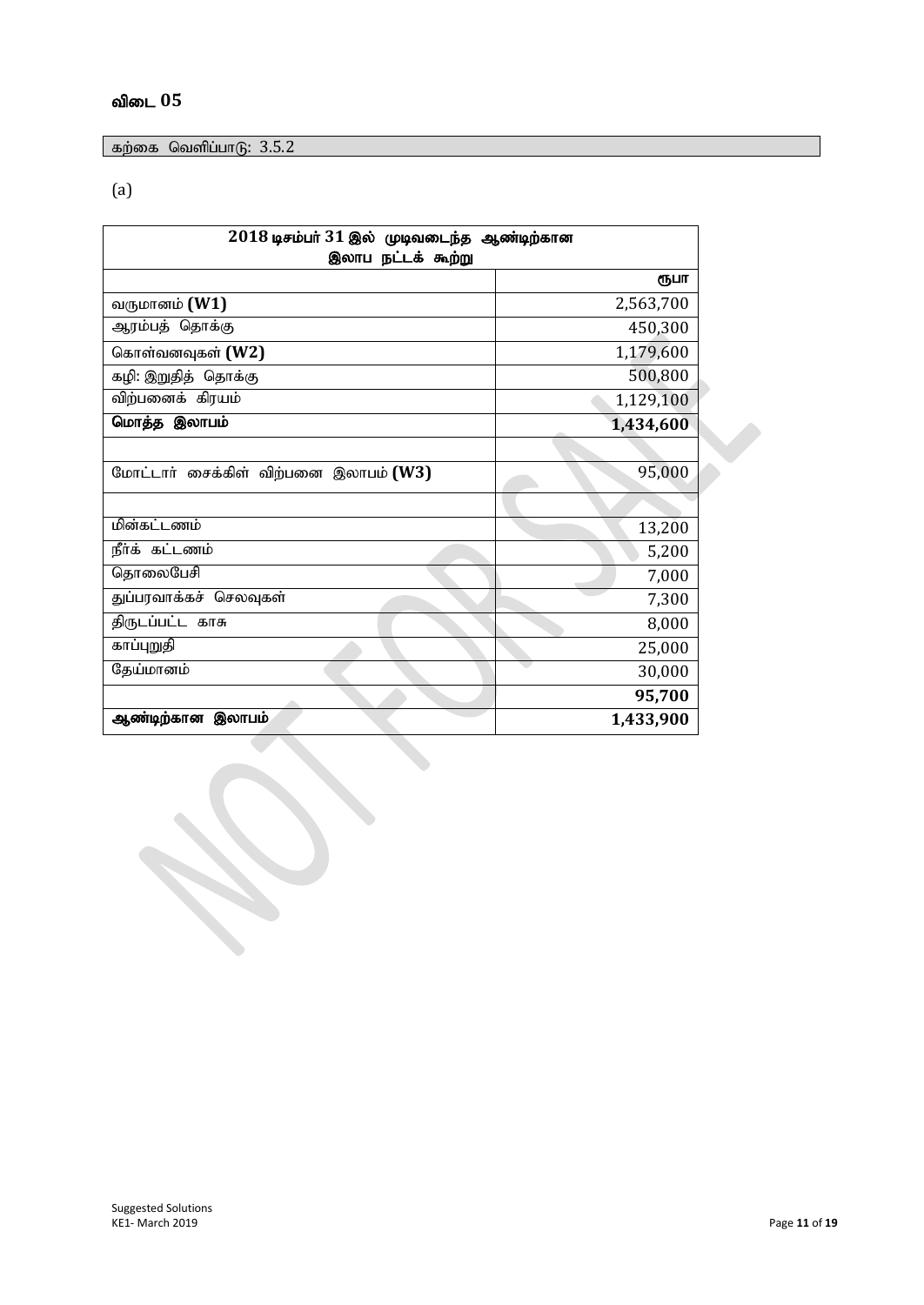| 2018 டிசம்பர் 31 இல்           |           |
|--------------------------------|-----------|
| நிதிநிலைக் கூற்று              |           |
| சொத்துக்கள்                    | ரூபா      |
| நடைமுறையல்லாச் சொத்துக்கள்     |           |
| முச்சக்கர வண்டி                | 1,400,000 |
| நடைமுறைச் சொத்துக்கள்          |           |
| தொக்குகள்                      | 500,800   |
| வியாபார வருமதிகள்              | 23,500    |
| வங்கி மீதி                     | 2,137,200 |
|                                | 2,661,500 |
| மொத்தச் சொத்துக்கள்            | 4,061,500 |
| மூலதனமும் பரிப்புக்களும்       |           |
| மூலதனக் கணக்கு:                |           |
| 2018 ஜனவரி 01 இல் மீதி (W4)    | 620,700   |
| மேலதிக மூலதனம்                 | 2,000,000 |
| ஆண்டிற்கான இலாபம்              | 1,433,900 |
| கழி: எடுப்பனவுகள்              | 12,000    |
| 2018 டிசம்பர் 31 இல் மீதி      | 4,042,600 |
| நடைமுறைப் பரிப்புக்கள்         |           |
| வியாபார சென்மதிகள்             | 18,900    |
| மொத்த மூலதனமும் பரிப்புக்களும் | 4,061,500 |
| செய்முறைகள்                    |           |

# செய்முறைகள்

| $W1$ – வருமானம்                      | ரூபா      |
|--------------------------------------|-----------|
| <u>கடன் விற்பனைகள்</u>               |           |
| வாடிக்கையாளரிடமிருந்து பெற்ற பணம்    | 323,000   |
| கூட்டு: வியாபார வருமதிகள் 31.12.2018 | 23,500    |
|                                      | 346,500   |
| கழி: வியாபார வருமதிகள் 1.1.2018      | 32,100    |
|                                      | 314,400   |
| <u>காசு விற்பனைகள்</u>               |           |
| விற்பனைகளிலிருந்து கிடைத்தவை         | 2,234,000 |
| கூட்டு: செலுத்திய செலவுகள்           | 7,300     |
| கூட்டு: திருடப்பட்ட பணம்             | 8,000     |
| காசு விற்பனை                         | 2,249,300 |
| ஆண்டிற்கான வருமானம்                  | 2,563,700 |

| $W2$ – கொள்வனவுகள்                    | ரூபா      |
|---------------------------------------|-----------|
| வழங்குனருக்கு செலுத்தியது             | 1,178,000 |
| கூட்டு: வியாபார சென்மதிகள் 31.12.2018 | 18,900    |
| கழி: வியாபார சென்மதிகள் 1.1.2018      | 17,300    |
|                                       | 1,179,600 |

(b)

 $\overline{\phantom{a}}$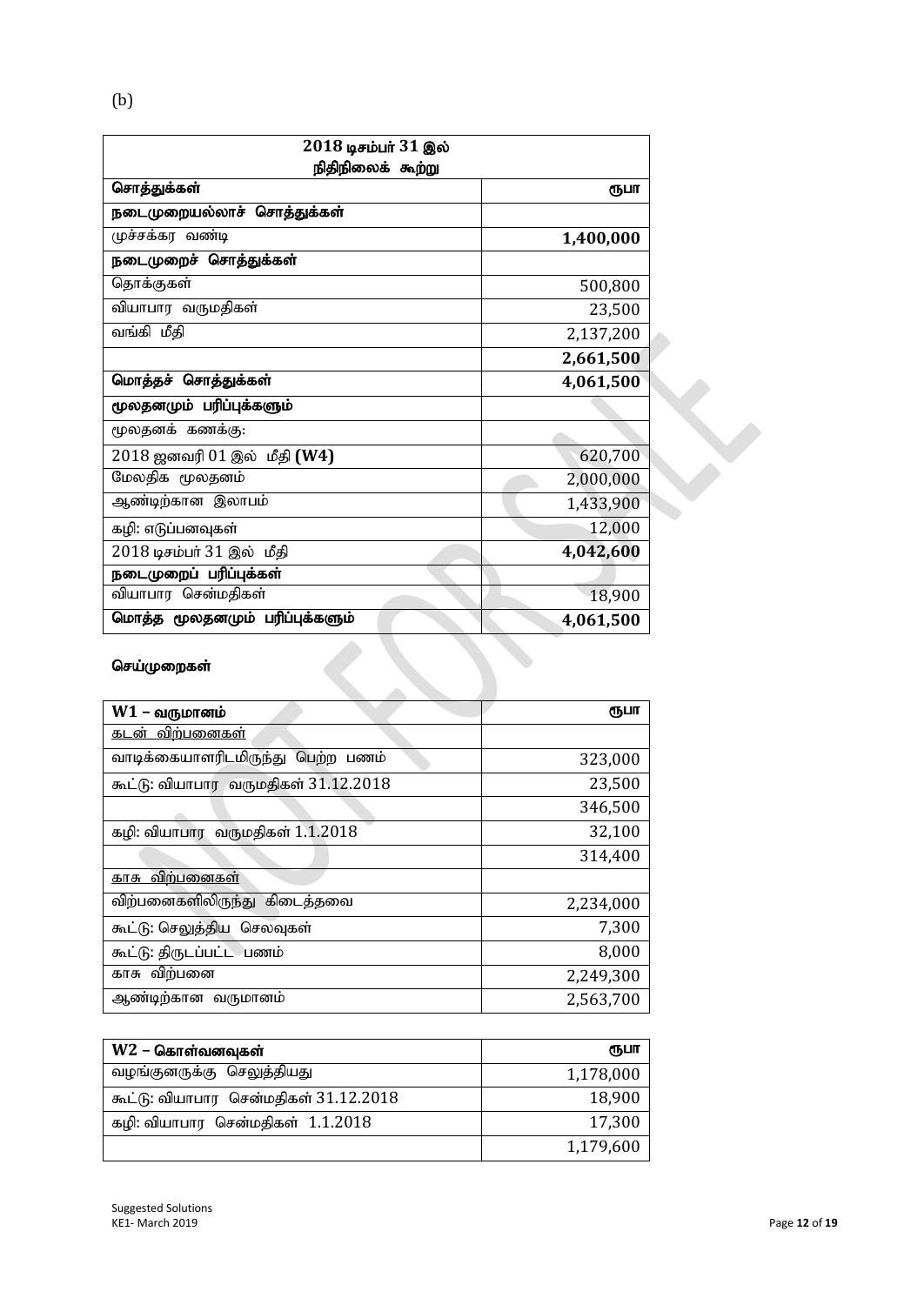| $W3$ - மோட்டார் சைக்கிள் விற்பனை | ரூபா    |
|----------------------------------|---------|
| விற்பனையால் பெற்ற காசு           | 215,000 |
| கிரயம்                           | 150,000 |
| திரள் தேய்மானம் (150,000/5)      | 30,000  |
|                                  | 120,000 |
| விற்பனை மீதான இலாபம்             | 95,000  |

| W4 - ஆரம்ப மூலதனம்         | ரூபா      |
|----------------------------|-----------|
| வியாபார வருமதிகள்          | 32,100    |
| வங்கி மீதி                 | 5,600     |
| மோட்டார் சைக்கிள் (கிரயம்) | 150,000   |
| தொக்கு                     | 450,300   |
|                            |           |
| சென்மதிகள்<br>வியாபார      | (17, 300) |
|                            | 620,700   |
|                            |           |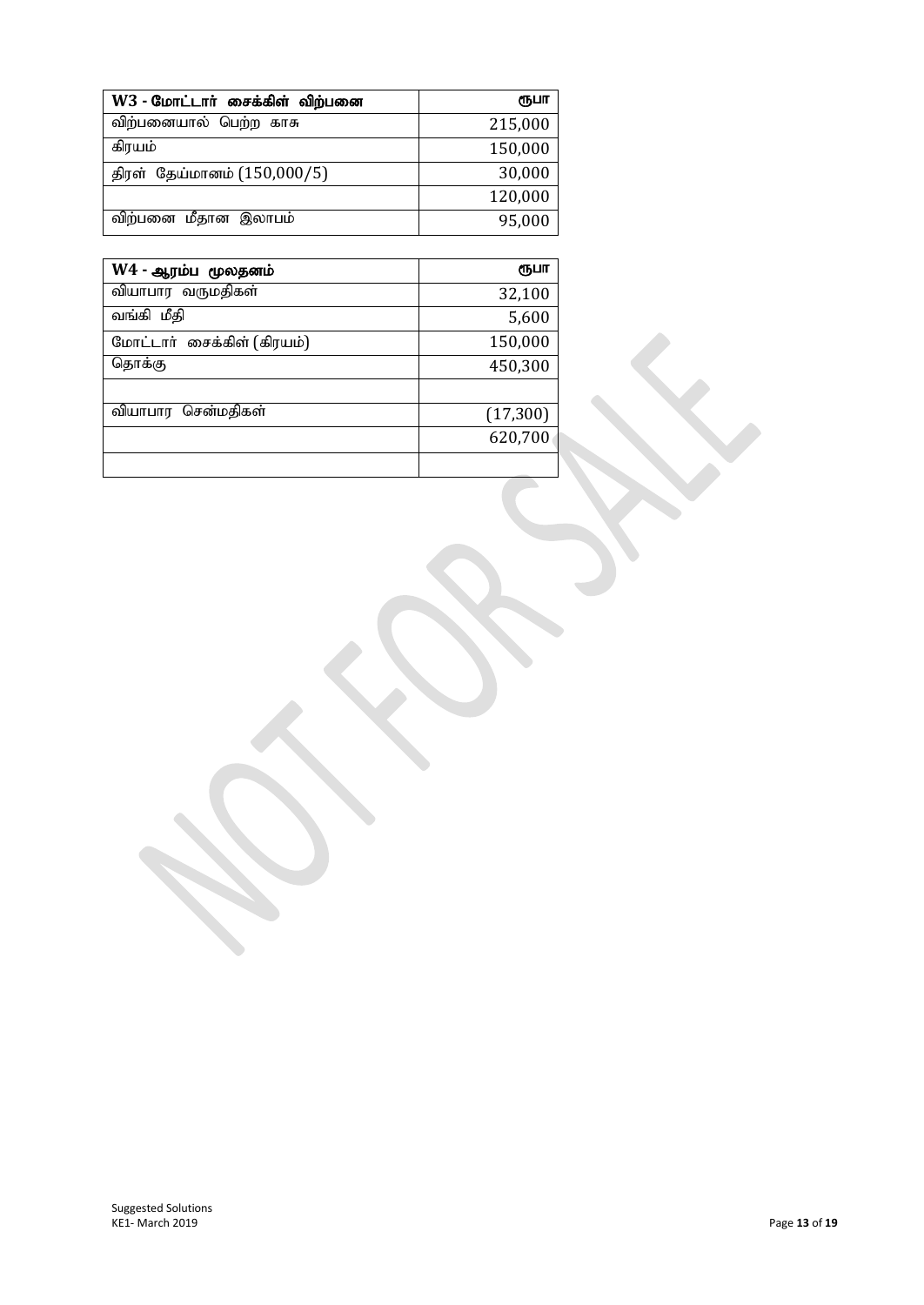கற்கை வெளிப்பாடு:  $3.6.2$  ,  $2.7.2$ 

(a)

|                                             | ரூபா     |
|---------------------------------------------|----------|
| காசேட்டின்படி மீதி                          | 4,000    |
| வங்கிக்கூற்றிலி இருந்த, காசேட்டில் இல்லாதவை |          |
| வங்கிக் கட்டணம்                             | (1,300)  |
| வாடிக்கையாளர் நேரடி வைப்பு                  | 12,000   |
| சேமிப்புக் கணக்கிற்கு மாற்றல்               | (10,000) |
| தவறாகப் பதிவுசெய்யப்பட்ட காசோலை             | 1,800    |
| திருத்தப்பட்ட காசேட்டு மீதி                 | 6,500    |
| காசேட்டில் இருந்த, வங்கிக்கூற்றில் இல்லாதவை |          |
| வைப்புச் செய்யப்பட்ட காசோலைகள்              | (27,000) |
| வழங்கப்பட்ட காசோலைகள்                       | 30,000   |
| வங்கிக்கூற்றின்படி மீதி                     | 9,500    |
| b                                           |          |

**ROCE** = <u>வட்டி, வரிக்கு முன் இலாபம்</u> \*100 தொழிற்படுத்திய மூலதனம்

1,672 \*100 78,750 2.12%

**ROE** = <u>வரிக்குப்பின் இலாபம் \*</u> 100 உரிமையாண்மை நிதியம்  $1,510 * 100$ 68,750  $20<sub>0</sub>$ 

12.7%

| 2.70            |                              |                                             |               |        |
|-----------------|------------------------------|---------------------------------------------|---------------|--------|
| நடைமுறை விகிதம் | <u> நடைமுறைச் சொத்து</u> கள் |                                             | <u>12,100</u> |        |
|                 | நடைமுறைப் பரிப்புக்கள்       |                                             | 13,400        |        |
|                 |                              | 0.9                                         |               |        |
|                 |                              | 0.9:1                                       |               |        |
| நெம்பு விகிதம்  | <u>நீண்டகாலக் கடன்கள்</u>    |                                             |               | $*100$ |
|                 |                              | பங்குதாரர் உரிமையாண்மை + நீண்டகாலக் கடன்கள் |               |        |
|                 | $10,000*100$                 |                                             |               |        |
|                 | $(68,750+10000)$             |                                             |               |        |

 $($ மொத்தம் 10 புள்ளிகள்)

 $\boldsymbol{\mathsf{x}}$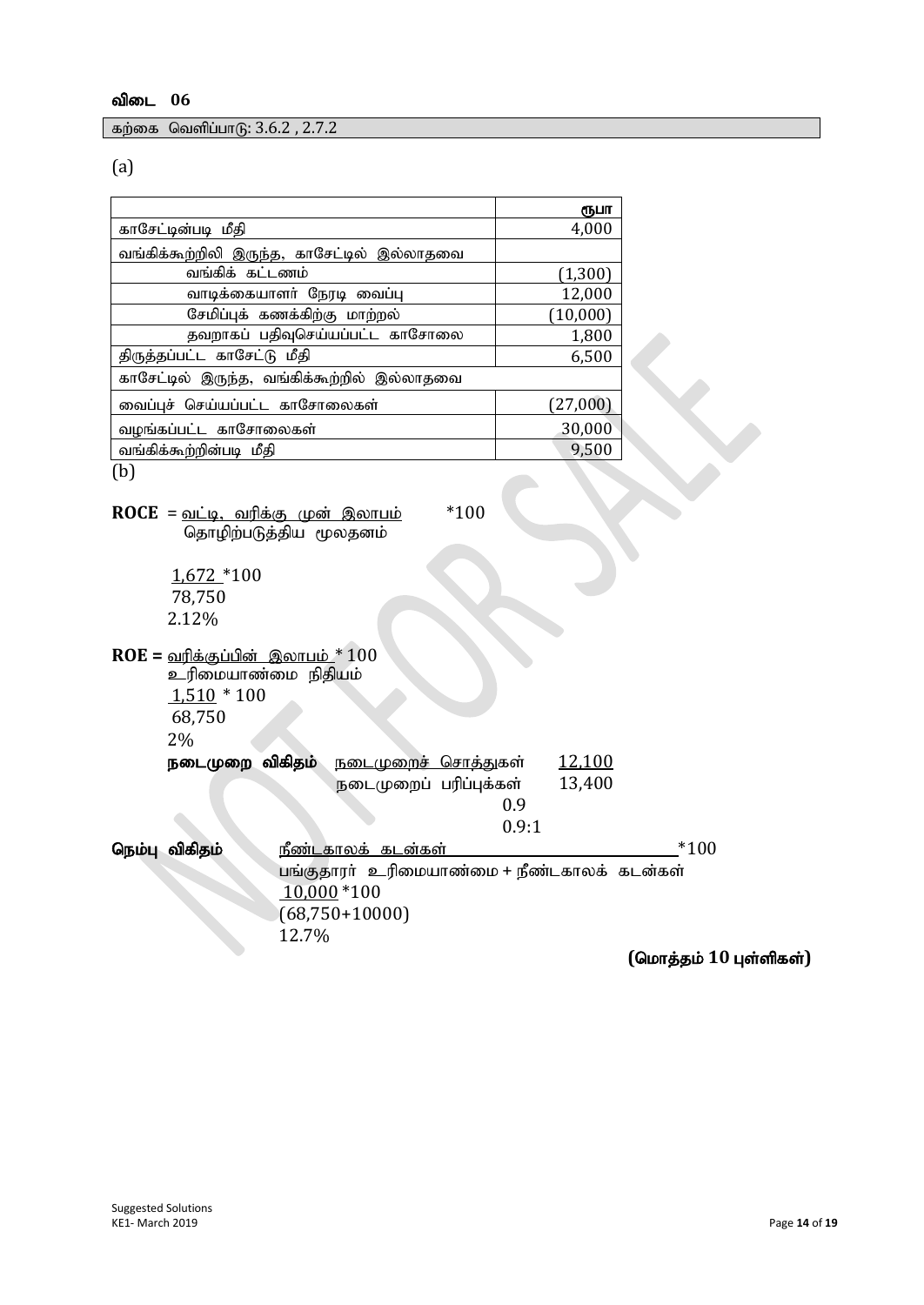# **பிரிவு** 3

# விடை 07

கற்கை வெளிப்பாடு:  $3.2.3$ ,  $4.5.4$ 

# (a)

| ருமேகா PLC                                     |                 |            |  |
|------------------------------------------------|-----------------|------------|--|
| $2018$ டிசம்பர் $31$ இல் முடிவடைந்த ஆண்டிற்கான |                 |            |  |
| முற்றடக்க வருமானக் கூற்று                      |                 |            |  |
|                                                |                 | ரூபா'000   |  |
| விற்பனைகள்                                     |                 | 829,070    |  |
| விற்பனைக் கிரயங்கள்                            | <b>W01</b>      | (425, 725) |  |
| மொத்த இலாபம்                                   |                 | 403,345    |  |
| ஏனைய வருமானம்                                  | W <sub>09</sub> | 3,000      |  |
| நிருவாகச் செலவுகள்                             | W <sub>07</sub> | (185, 105) |  |
| விநியோகச் செலவுகள்                             | <b>W08</b>      | (207, 145) |  |
| நிதிச் செலவுகள்                                |                 | (6, 575)   |  |
| வரிக்கு முன் இலாபம்                            |                 | 7,520      |  |
| வரிச் செலவுகள்                                 | <b>W06</b>      | (13, 272)  |  |
| வரிக்குப் பின் இலாபம்                          |                 | (5, 752)   |  |
| பிற முற்றடக்க வருமானம்                         |                 |            |  |
| மீள்மதிப்பீட்டு மிகை                           |                 | 152,500    |  |
| மொத்த முற்றடக்க வருமானம்                       |                 | 146,748    |  |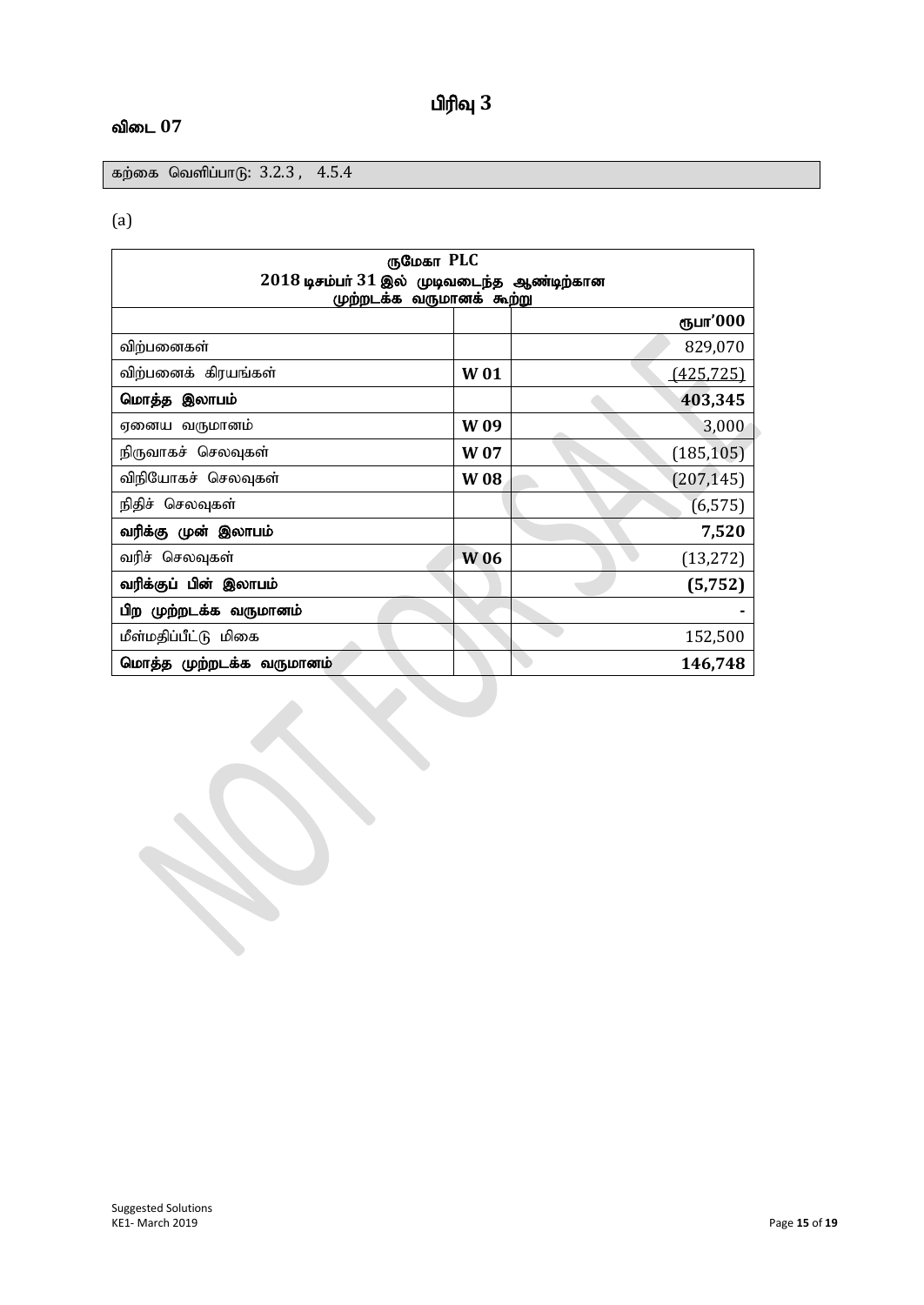| ருமேகா PLC                               |                 | ரூபா'000  |
|------------------------------------------|-----------------|-----------|
| 2018 டிசம்பர் 31 இல்                     |                 |           |
| நிதிநிலைக் கூற்று                        |                 |           |
|                                          |                 |           |
| நடைமுறையல்லாச் சொத்துக்கள்               |                 |           |
| ஆதனம், பொறி மற்றும் உபகரணம்              | <b>W03</b>      | 502,470   |
| முதலீடு                                  |                 | 53,000    |
| மொத்த நடைமுறையல்லாச் சொத்துக்கள்         |                 | 555,470   |
|                                          |                 |           |
| நடைமுறைச் சொத்துக்கள்                    |                 |           |
| தொக்குகள்                                | <b>W02</b>      | 31,570    |
| வியாபார வருமதிகள்                        | <b>W04</b>      | 261,240   |
| ஐயக் கடன் ஏற்பாடு                        | <b>W04</b>      | (13, 062) |
| காசும் காசுச் சமானங்களும்                |                 | 21,280    |
| மொத்த நடைமுறைச் சொத்துக்கள்              |                 | 301,028   |
| மொத்தச் சொத்துக்கள்                      |                 | 856,498   |
|                                          |                 |           |
| உரிமையாண்மையும் பரிப்புக்களும்           |                 |           |
| குறிப்பிடு மூலதனம் (40,000 பங்குகள்)     |                 | 400,000   |
| <mark>மீள்மதிப்பீட்டு ஒதுக்கம்</mark>    |                 | 152,500   |
| கைக்கொள் இலாபம் (142,936-5,752)          |                 | 137,184   |
| மொத்த உரிமையாண்மை                        |                 | 689,684   |
|                                          |                 |           |
| நடைமுறையல்லாப் பரிப்புக்கள்              |                 |           |
| வட்டிசெலுத்தும் கடன்களும் கடன்படுகைகளும் |                 | 5,778     |
|                                          |                 | 5,778     |
| நடைமுறைப் பரிப்புக்கள்                   |                 |           |
| வியாபாரச் சென்மதி                        |                 | 147,389   |
| வட்டிசெலுத்தும் கடன்களும் கடன்படுகைகளும் |                 | 772       |
| அட்டுறு செலவுகள்                         | W <sub>10</sub> | 353       |
| செலுத்தவேண்டிய வரி                       | <b>W06</b>      | 12,522    |
| மொத்த நடைமுறைப் பரிப்புக்கள்             |                 | 161,036   |
| மொத்த உரிமையாண்மையும் பரிப்புக்களும்     |                 | 856,498   |

| செய்முறை 01: விற்பனைக் கிரயம் | ரூபா'000 |
|-------------------------------|----------|
| ஆரம்பத் தொக்கு                | 44,500   |
| கூட்டு: கொள்வனவுகள்           | 412,795  |
|                               | 457,295  |
| கழி: இறுதித் தொக்கு (W2)      | (31,570) |
|                               | 425,725  |
|                               |          |

# செய்முறை 02: இறுதித் தொக்கு ரூபா'000

கிரயம் $31,570$ 

<mark>நிகர தேறுகைப் பெறுமதி</mark>= (எதிா்பாா்க்கும் விற்பனைப் பெறுமதி- விற்பனைக்கான கிரயம்)  $= 32,525 - 27 = 32,498$ LKAS 2: நியமத்தின்படி தொக்கு கிரயம் அல்லது நிகர தேறுகைப் பெறுமதி இரண்டிலும் குறைந்த

பெறுமதியில் அளவிடப்படும். அதன்படி, இறுதித் தொக்கு ரூபா 31,570,000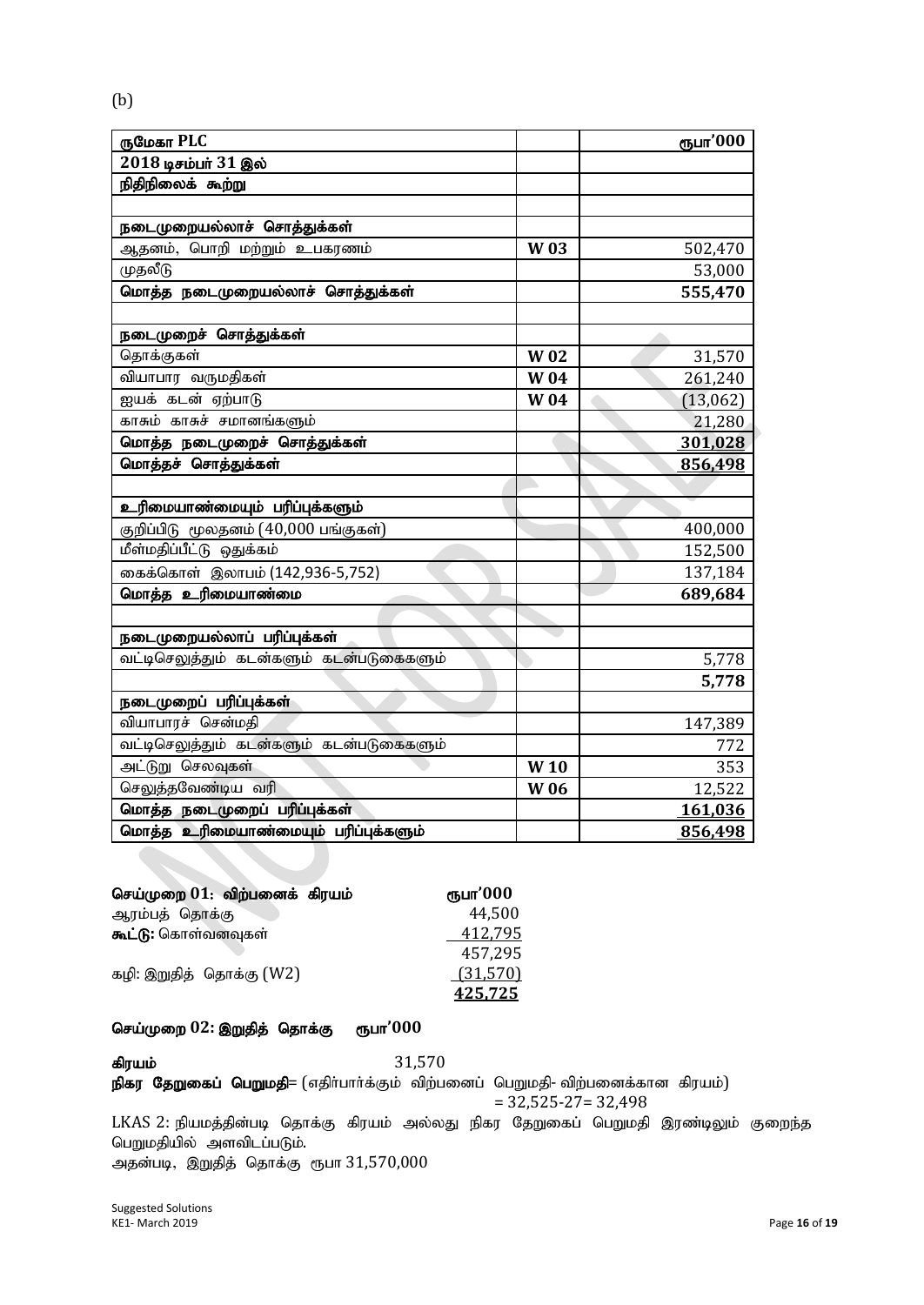#### செய்முறை 03: ஆதனம், பொறி மற்றும் உபகரணம்

| மற்றும்<br>பொறி<br>ஆதனம்,<br>உபகரணம்           | கிரயம்/<br>மதிப்பீடு | திரள்<br>தேய்மானம் | மீள்மதிப்பு | நிகர ஏட்டுப்<br>பெறுமதி |
|------------------------------------------------|----------------------|--------------------|-------------|-------------------------|
|                                                | ரூபா'000             | ரூபா'000           | ரூபா'000    | ரூபா'000                |
| காணியும்<br>கட்டிடமும்<br>(காணி ரூபா 250 மில்) | 375,000              | 87,500             | 152,500     | 440,000                 |
| தளபாட உபகரணம்                                  | 85,800               | 65,080             |             | 20,720                  |
| மோட்டார் வாகனங்கள்                             | 82,150               | 40,400             |             | 41,750                  |
|                                                |                      |                    |             | 502,470                 |

| 3.2 |                 | <u>.ரூபா'000</u>        |
|-----|-----------------|-------------------------|
|     | கட்டிடம்        | $-(125,000/50) = 2,500$ |
|     | மோட்டார் வாகனம் | $-(75,600/6) = 12,600$  |
|     | தளபாட உபகரணம்   | $-(85,800/10) = 8,580$  |
|     |                 | 23,680                  |

| 3.3. | <u> மோட்டார் வாகன பெறுமகி</u> | ரூபா'000 |
|------|-------------------------------|----------|
|      | பரீட்சை மீதியின்படி           | 75,600   |
|      | குத்தகை ஏற்பாடு (குறிப்பு 11) | 6,550    |
|      |                               | 82,150   |

#### <u>3.4 เด็ตเบอลินน์ใหิ</u>

ஆண்டிற்கான ஏற்பாடு

|                            | காணி     | கட்டிடம்        |
|----------------------------|----------|-----------------|
|                            | ரூபா'000 | ரூபா'000        |
| கிரயம்                     | 250      | 125             |
| திரள் தேய்மானம்            |          | (87.5)          |
| ஏட்டுப் பெறுமதி            | 250      | 37.5            |
| மீள்மதிப்புத் தொகை         | 264      | 176             |
| மீள்மதிப்பு மிகை           | 14       | $138.5 = 152.5$ |
| செய்முறை 04: ஐயுறவுக் கடன் | ஏற்பாடு  |                 |
|                            | ரூபா'000 |                 |
| வியாபாரக் கடன்பட்டோர்      | 261,240  |                 |
| $5%$ ஏற்பாடு               | 13,062   |                 |
| ஏற்கனவே ஏற்பாடு            | (5,020)  |                 |

# செய்முறை 05: குறுங்கால திரண்ட பணம்செலுத்தப்படும் விடுமுறைகள்

ஏற்கனவே ஏற்பாடு $\frac{(5,020)}{8,042}$ 

பயன்படுத்தாத லீவு நாட்களின் எண்ணிக்கை- 40 நாட்கள் கடந்தகால அனுபவத்தின் அடிப்படையில் மதிப்பிட்ட பயன்பாட்டு நாட்கள் =  $40 * 80\%$ =  $32$  நாட்கள் நிறைவேற்று ஊழியர் ஒருவருக்கு சராசரி தினசரிச் சம்பளம் = ரூபா  $3,000$ எனவே, திரண்ட் பணம்செலுத்தும் லீவுநாட்கள் செலவு =  $32$ நாள்\* $3,000/-$ = ரூபா $96,000$ 

| ரூபா'000       |               |
|----------------|---------------|
| 12,522         |               |
| 750            |               |
| 13,272         |               |
| ரூபா'000       |               |
| 173,672        |               |
| 257            |               |
| 11,080         |               |
| 96             |               |
| <u>185.105</u> |               |
|                | Page 17 of 19 |
|                |               |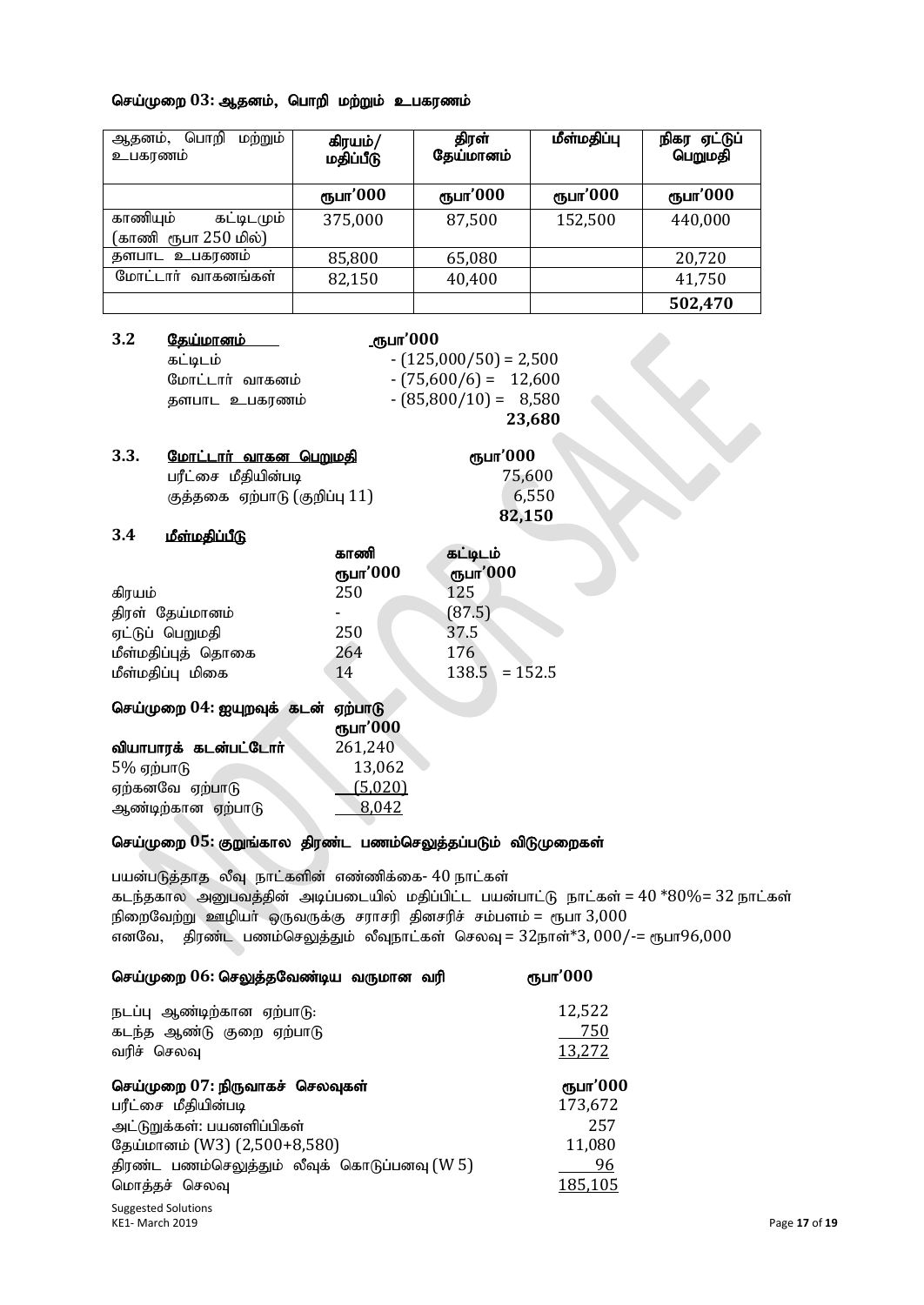| செய்முறை 8: விநியோகச் செலவுகள் | ரூபா'000 |
|--------------------------------|----------|
| பரீட்சை மீதியின்படி:           | 186,503  |
| மோட்டார் வாகன தேய்மானம் (W3)   | 12.600   |
| ஐயுறவுக்கடன் ஏற்பாடு (W4)      | 8,042    |
| மொத்தச் செலவு                  | 207,145  |

#### nra;Kiw **9:** Vida tUkhdk; **(**&gh**'000)**

நிலையான வைப்பு மீதான வட்டி = 50,000\*12%\* 6/12= 3,000

#### செய்முறை 10: அட்டுறு செலவுகள்

|                            | ரூபா'000 |  |
|----------------------------|----------|--|
| அட்டுறுவானவை               | 257      |  |
| திரண்ட பணம்செலுத்தும் லீவு | 96       |  |
|                            | 353      |  |

#### செய்முறை 11: குத்தகை ஏற்பாடு

 $\frac{d \hat{F} \hat{n} \hat{n}}{d \hat{g}}$ 

குறைந்தபட்ச கொடுப்பனவுகளின் இற்றைப் பெறுமதி: 6,550,000 (1,672,866\*PVIFA13.75%, 7ஆண்டு)

குத்தகைச் சொத்தின் சீா்மதிப்பு கிட்டத்தட்ட குறைந்தபட்ச குத்தகைக் கொடுப்பனவுகளின் இற்றைப் பெறுமதிக்கு சமன். குத்தகைக் கால முடிவில் சொத்து குத்தகைதாரருக்கு உரித்தாகும். குத்தகைக் காலம் பயன்தரும் ஆயுட்காலத்தின் அதிக காலத்தை இடக்குகின்றது. எனவே இதனை நிதிக் குத்தகையாக வகைப்படுத்த வேண்டும்.

சீா்மதிப்பு அல்லது குறைந்தபட்ச கொடுப்பனவுகளின் இற்றைப் பெறுமதி இரண்டிலும் குறைந்த பெறுமதி

குக்ககைக் காலம்: 6 ஆண்டுகள்

பயன்தரும் ஆயட் காலம்: 7 ஆண்டுகள்

வரவு: குத்தகை வாகனம் 6,550,000

குத்தகைச் சென்மதிகள் – நடைமுறைப் பரிப்பு  $772.241$ 

 $B<sub>6</sub>$ டைமுறையல்லாப் பரிப்பு 5,777,759

| ஆரம்ப மீதி<br>(ҦШТ | வட்டிச் செலவு<br>@13.75%<br>(⊓Б⊔П | தவணைக் கொடுப்பனவு<br>₹ҦШП | இறுதி மீதி<br>(ҦШТ |
|--------------------|-----------------------------------|---------------------------|--------------------|
| 6,550,000          | 900,625                           | 1,672,866                 | 5,777,759          |
| 5,777,759          | 794,442                           | 1,672,866                 | 4,899,335          |
| 4,899,335          | 673,659                           | 1,672,866                 | 3,900,128          |
| 3,900,128          | 536,268                           | 1,672,866                 | 2,763,530          |
| 2,763,530          | 379,985                           | 1,672,866                 | 1,470,649          |
| 1,470,649          | 202,214                           | 1,672,866                 |                    |

(b) நிதிக்கூற்றுக்கள் கீழ்வருவனவற்றை வெளிக்காட்டுதல் வேண்டும்;<br>பயன்படுத்திய கிரயச் சூத்திரம் உட்பட, தொச்

- பயன்படுத்திய கிரயச் சூத்திரம் உட்பட, தொக்குகளை அளவிடுவதில் பயன்படுத்திய கணக்கீட்டுக் கொள்கைகள்.
- தொக்குகளின் மொத்த முன்கொணரற் தொகை மற்றும் உரிமத்திற்கு பொருத்தமான வகையில் முன்கொணரற் தொகைகளின் வகைப்படுத்தல்.
- சீர்மதிப்பிலிருந்து விற்பனைக்கான கிரயத்தை கழித்த தொகையில் முன்கொணரப்பட்ட தொக்குகளின் முன்கொணரற் தொகை.
- காலத்தின்போது செலவாக ஏற்பிசைவு செய்யப்பட்ட தொக்குகளின் தொகை.
- பந்தி 34 க்கு அமைய காலத்தின்போது செலவாக ஏற்பிசைவு செய்து பதிவழிக்கப்பட்ட தொக்குகளின் பதிவழிப்புத் தொகை.
- பதிவழிப்புக்களின் எதிர்ப்பதிவுகள் ஏதுமிருப்பின் அவற்றின் தொகை.
- பந்தி 34 க்கு அமைய பதிவழிப்பின் எதிர்ப்பதிவுக்கு காரணமான புறநிலைகள் அல்லது நிகழ்வுகள்.
- பரிப்புக்களுக்கு பிணையாக வைக்கப்பட்டுள்ள தொக்குகளின் முன்கொணரற் கொகை.

 $($ மொத்தம் 20 புள்ளிகள்)